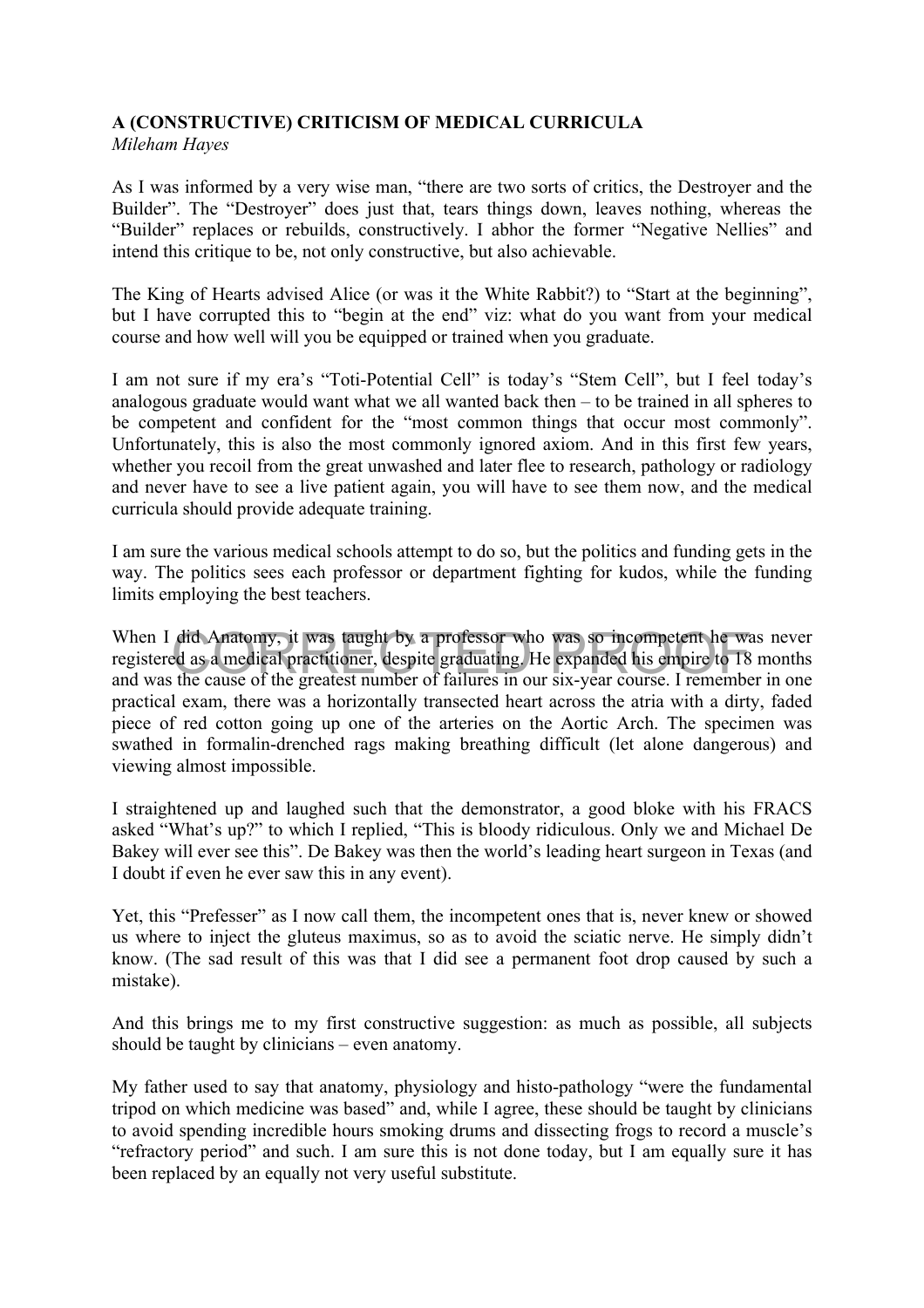In my practice, I frequently examine exercise physiologists and it is stimulating to discuss their tests, which, without having done a great deal of post-degree cardiology, I could not. Surely a medical graduate should know as much as they?

The "circus movement" hypothesis of the electrical conduction of the heart has now been replaced by "egg-beater" recordings from multiple sensors inserted into the atria. Atrial fibrillation is now an epidemic in those over 60 years of age, yet when I talk with medical students or most GPs, this is not known. But it is the most common preventable cause of strokes.

I do not know how pharmacology is taught now, but I do know that drug companies hide any detrimental trials in their amoral pursuit of profits. I still have a pack of Vioxx, which caused some 140,000 deaths before Merck was forced to remove it. We were taught that, as doctors, we knew more than the drug reps, but series after series of studies show how doctors are 'influenced' by drug reps to prescribe their new wonder drug, such as Vioxx.

Surely, there should be some pharmacology lectures to alert you to the chicanery of some drug companies, and where best to access the best information.

Recently I examined the new Head of Emergency at one of our teaching hospitals and I asked her who had "taught her suturing" and, like me, she had to confess she "had learned it on the job".

ppointed to a Sydney teaching hospital, which then had probably the bu<br>departments (now, of course as we Americanise, called "Emergency") stand while the alcoholics healed up beautifully. I was concerned about doing I was appointed to a Sydney teaching hospital, which then had probably the busiest of casualty departments (now, of course as we Americanise, called "Emergency") staffed by M.Ds, and while the alcoholics healed up beautifully, I was concerned about doing the best job possible on the faces of pretty young women who had gone through their windscreens. And so, I approached the plastic surgeons, who were wraith-like creatures we never saw, and asked them for a tute. Back came the answer "Why?" and it never happened.

There are obviously different motives and drives for each of us to do medicine and for me, money was not one of them. That is not to say that as a great neurologist observed "a doctor's income should be commensurate with his/her qualifications and responsibilities". Judges are meant to be paid enough such that they are not tempted by bribes and what this eminent physician meant was, not that we should expect the latest German luxury vehicle, exotic holidays and a great wine cellar, but that like the judges, we should be paid adequately, which. I would define as an income that does provide for private school fees and a good, not exorbitant, lifestyle.

Unfortunately, times have changed and what I didn't realise, when I was shocked at the plastic surgeons' rebuttal, was that I was witnessing the formal start of medicine as a highincome career.

And this is a problem. These high-income doctors simply don't, given their lifestyles, have the time to teach undergraduates for free. I am not "holier-than-thou", here as I was asked to lecture and did so for a year at considerable inconvenience and financial loss – especially when the "Medical School", all of whom were on salaries paid for out of my taxes, then pointed out how impoverished they were and what a noble gesture it would be if I donated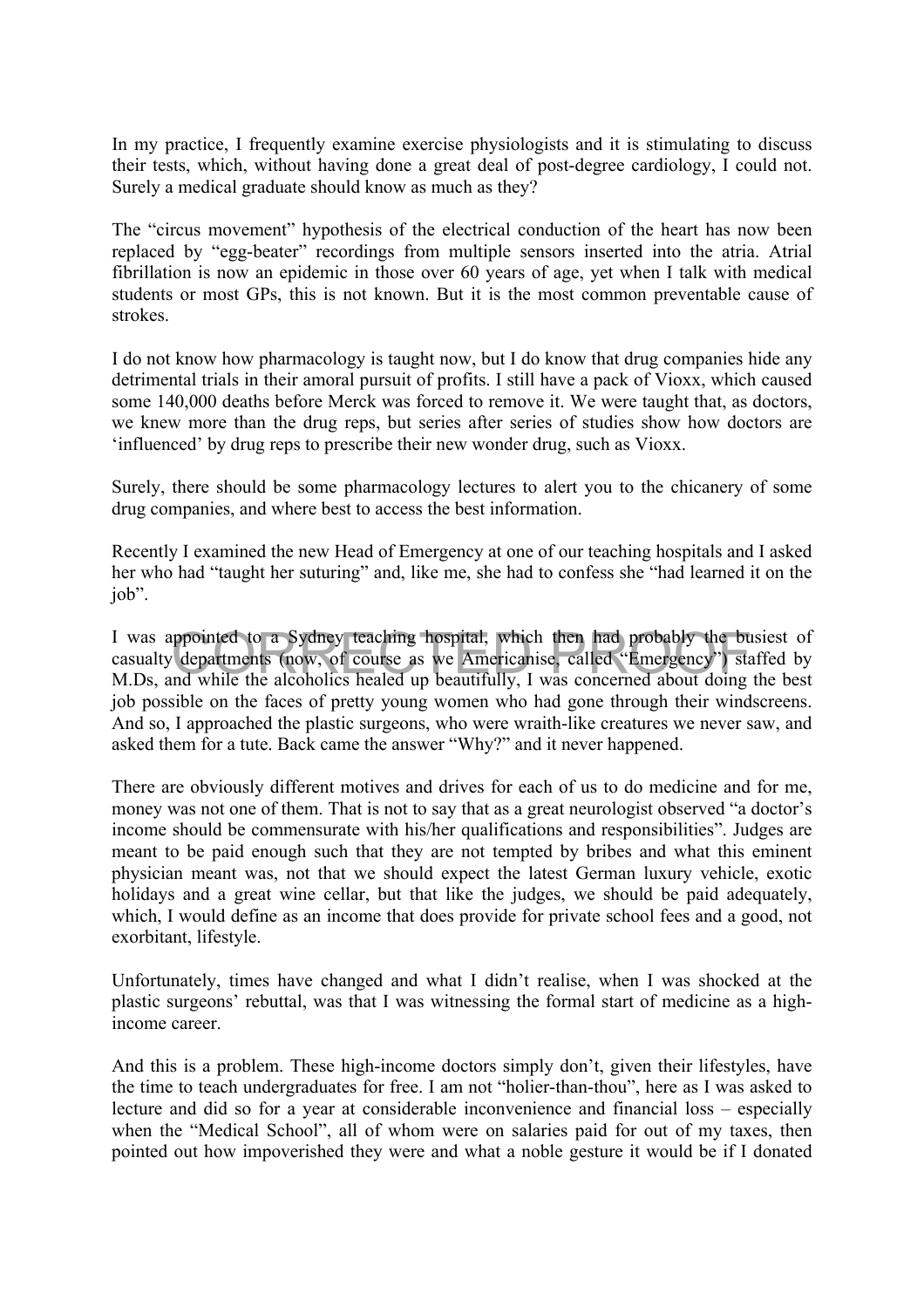my promised remittance to them, which I did, but I never went back. I simply couldn't afford to.

Now my income was pathetic compared to a high-rolling "Plastic" and that is why they don't teach. I dare not tell you what a plastic surgeon earns in a morning, but they all have the latest German luxury cars, or two or three, at least those I know.

Surely, there are enough skilled "Stitchers" to show every medical student how to best suture. I was so disgusted at the general standard I even wrote a book on surgery to pass on a few hints, but this does not replace actual practice. Now, GPs pay to be taught how to suture by the various skin cancer institutions. What then are the undergraduate courses taking your money for if you can't even do subcuticular suturing or an A to T Flap?

The skin is the body's largest organ. Not a day goes past without a patient asking, "What is this?" whilst pointing to a rash or skin lesion. Yet, throughout the world, dermatology is not taught well. Again, I think this is the "Plastics Syndrome" – they can't afford the time, but I also think they do like to keep skin as their own province.

Medical School. I then taught them 'How to dress,' (one student was in a boiler suit and no shoes) and 'How to write a prescription'. They did not even know that Rx was the Latin abbreviation for a 'recipe'. The "Dressing" When I was asked to lecture, the dean was a great bloke, but I don't think he had ever seen a live patient and he gave me a sheaf of lecture notes to deliver on "lead poisoning". I actually knew a great deal about this having been taught by the acknowledged world expert (Brian Emmerson), and examined on it by the Royal College of Physicians of London, but for undergraduates, this was ridiculous. So, even before the movie, I taught the students how to make paper-planes from these turgid notes and we launched them from the upper story of the Medical School. I then taught them 'How to dress,' (one student was in a boiler suit and no shoes) and 'How to write a prescription'. They did not even know that Rx was the Latin sense, have shown that patients feel more confident if the "doctor looks like a doctor" (and I offered to buy the barefoot boy a pair of shoes). Anyway, we progressed along these practical lines and I was rewarded by them telling my wife "they were the best series of lectures they had ever had." This, I hasten to add is not chest-beating, but a tragic condemnation of the dross they had previously been served up. There was nothing new or world shattering in my lectures, just worldly-wise every day practical experience.

And so we pass to my hobby horse(s)- Preventive Medicine and Nutrition.

I had been appointed to the world's first Coronary Care Unit, and as cardiovascular disease is our greatest killer, I figured I should learn something about it. Framingham had just started and since 1968 I have done my lipids almost yearly and watched as my very bright, or brighter than me, colleagues died, disabled or demented such that, at our  $50<sup>th</sup>$  reunion I was the only one of this group left standing (the psychiatrist, of course, had committed suicide, but of the others, the Captain of Rugby no less had died from heart disease, the two GPs and the "Orthopod" were either in a foetal position incontinent of urine and faeces to just being vague as the amyloid and tau bodies obliterated their axons).

In 1974, when I was in Edinburgh, one of the doyens of British cardiology (Michael Oliver) told me, he thought there were few, if any, tests that were any good for prevention. He was then right, but I thought and think otherwise. I realised it was early days, and by accumulating my lipid, MBA (Multiple Biochemistry Panel) and haematology profile, the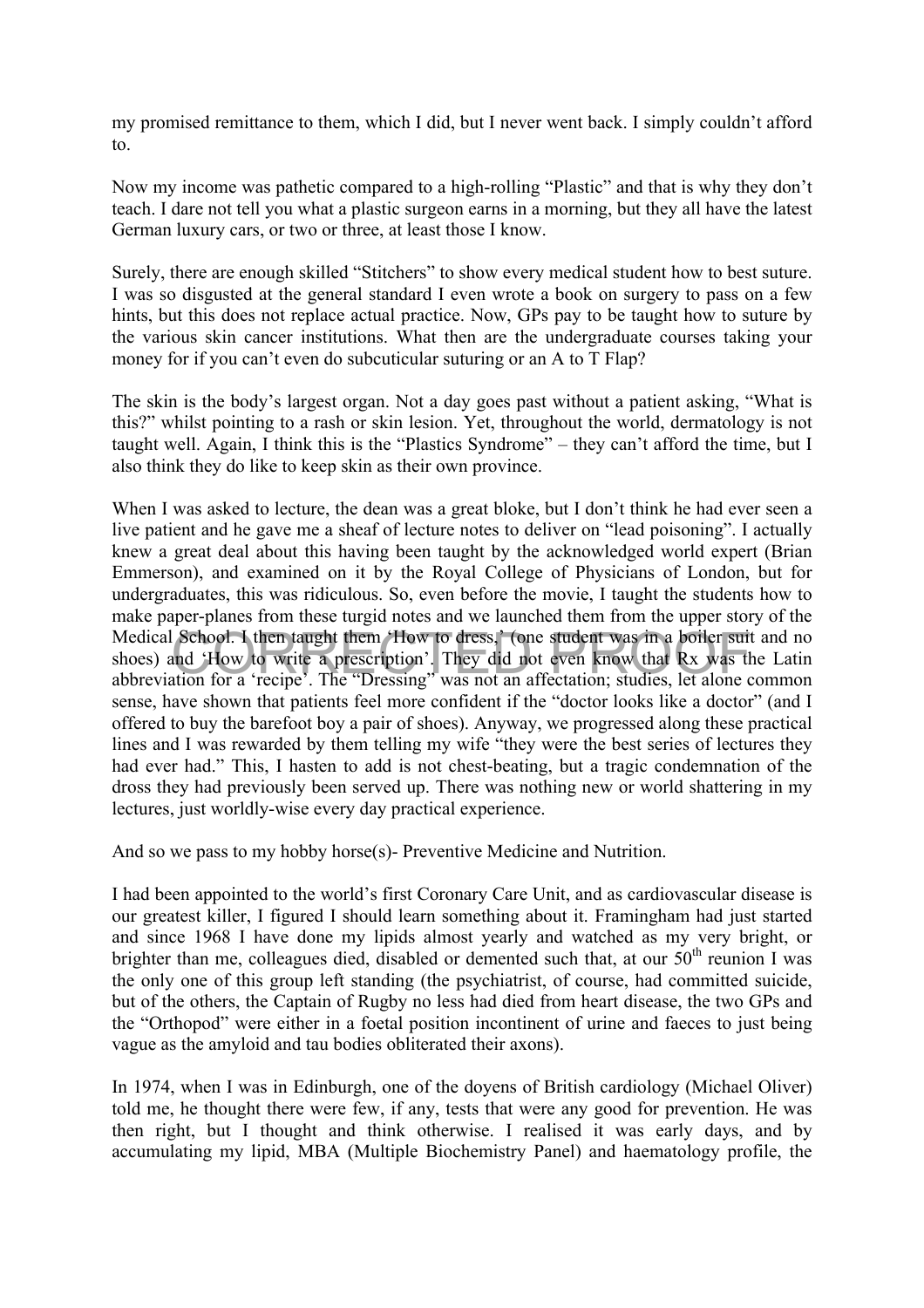next decades may shine some light as to whether any were actually of help. And it seems they were.

Most illnesses can be prevented yet there seems to be little or no undergraduate training on this. Let me run this past you again in another way: the greatest good we can practically do as medical practitioners is not being taught by the dotards of academe.

In a pang of conscience, I wrote to the Dean of my alma mater a few years ago, to point this out and he replied how a "Government Department," that neither I, nor any of my colleagues, have ever heard about, "was doing a great job".

Pigs arse.

We are in the midst of the epidemic of the "Diseases of Affluence": obesity, hyperlipidaemia, cardiovascular disease, type 2 diabetes and their sequelae of osteoarthritis, depression, cancer et al. with probably 40 to 90% being preventable! And at no or very little cost!

I watch with horror as these lumbering, prematurely aged patients on about ten drugs try to get up on my examination couch, let alone roll over.

"It's no fun getting old, Doctor'" they admonish me, "wait till you're my age" and so I look and see they are ten years younger than I.

lges and blobs of saturated fats and sugars presented as the most delicity<br>if irresistible morning- and afternoon-tea snacks, only to be supplemented a<br>ner by deep fried excess-on-excess. Even at a cardiology meeting the p At medical conferences, I also watch with horror as my colleagues descend like locusts on the wedges and blobs of saturated fats and sugars presented as the most delicious and obviously irresistible morning- and afternoon-tea snacks, only to be supplemented at lunch and dinner by deep fried excess-on-excess. Even at a cardiology meeting the pudding was almost pure sugar! The only good nutrition I've had at a conference was at a business one.

## Why? What is going on?

When I did medicine, and I can't see that it's changed, medical students were the acknowledged intellectual elite of the University, and yet we have surrendered nutrition to the dieticians. This is not only absurd, but bad medicine. No wonder we have an epidemic of these "Diseases of Affluence." As medical practitioners we have abrogated our responsibility to inform our patients how and what to eat, because our universities have abrogated their responsibility to teach this essential *medical* subject.

The other outstanding omission, as I see, from medical curricula, are those illnesses or medical events unique to the location of each particular medical school. Here in Queensland we have the highest incidence and prevalence in the world of melanoma, skin cancer and brown snake bites...yet these are not taught.

Elsewhere, I would think chill-blains and ski-injuries and such should similarly be included if the medical school is located in such an area.

Almost finally, I had great teachers. You must fight, as I did, to seek them out. You should also try for an appointment at the best teaching hospitals. When I "had" to write my books, it was the result of visiting a number of general practices, where it dawned on me that not only were they chronically underfunded, but also that the GPs had also not been exposed to the best teaching units and standards.